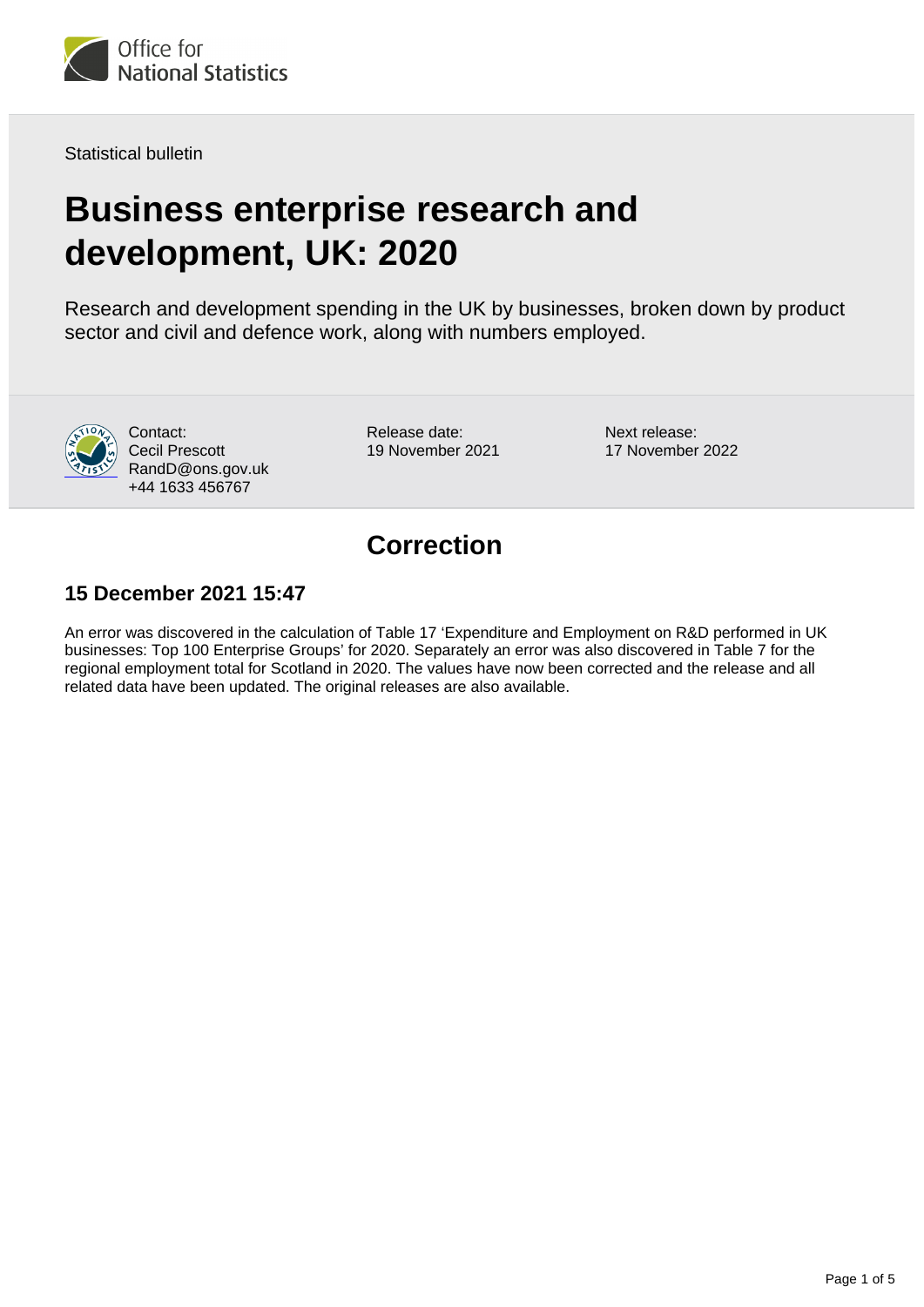# **Notice**

### **25 November 2021**

The dataset associated with this publication has been updated and now includes tables which were not available at the time of publication on 19 November 2021.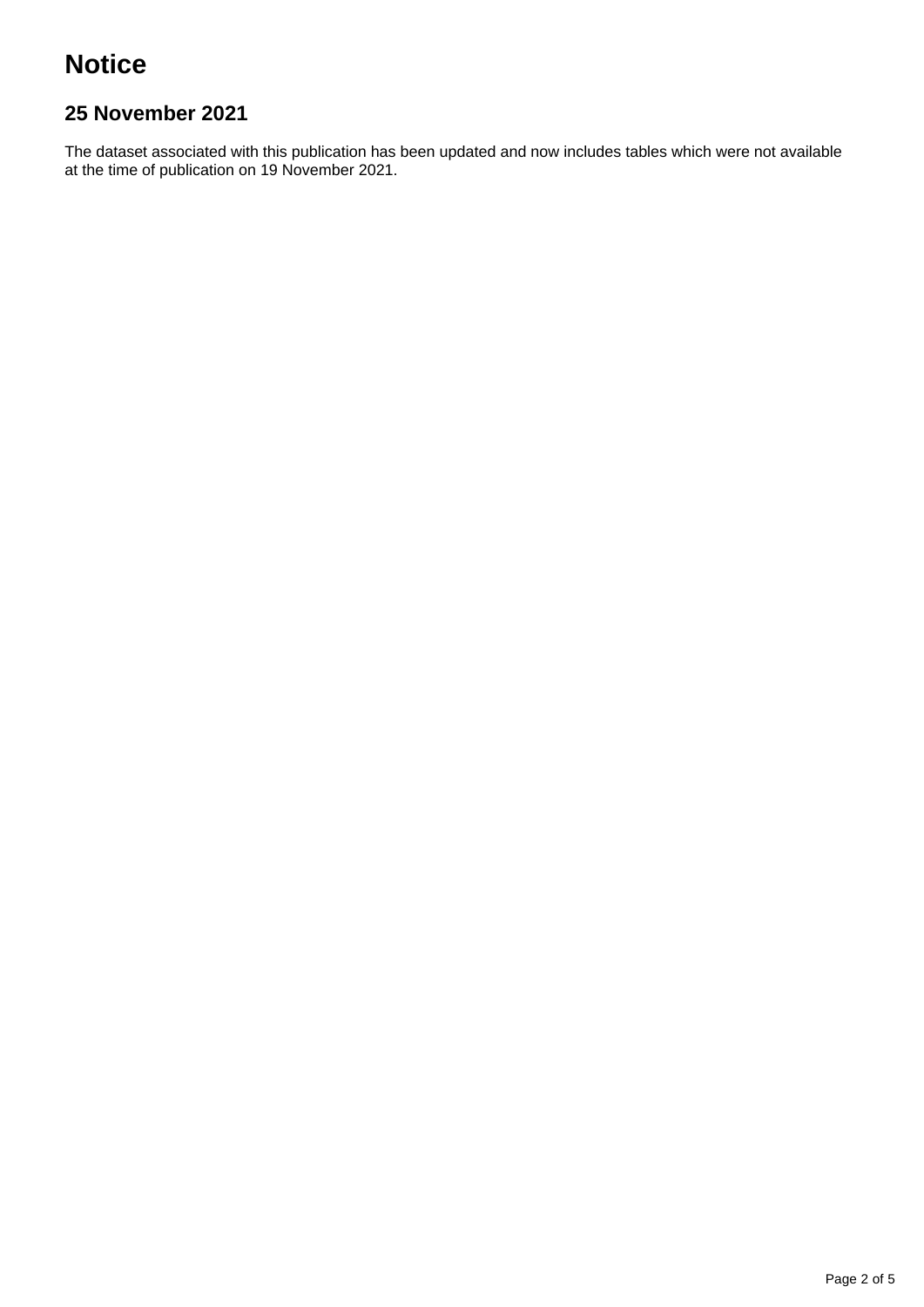# **Table of contents**

- 1. [Main points](#page-3-0)
- 2. [Business enterprise research and development data](#page-3-1)
- 3. [Measuring the data](#page-3-2)
- 4. [Related links](#page-4-0)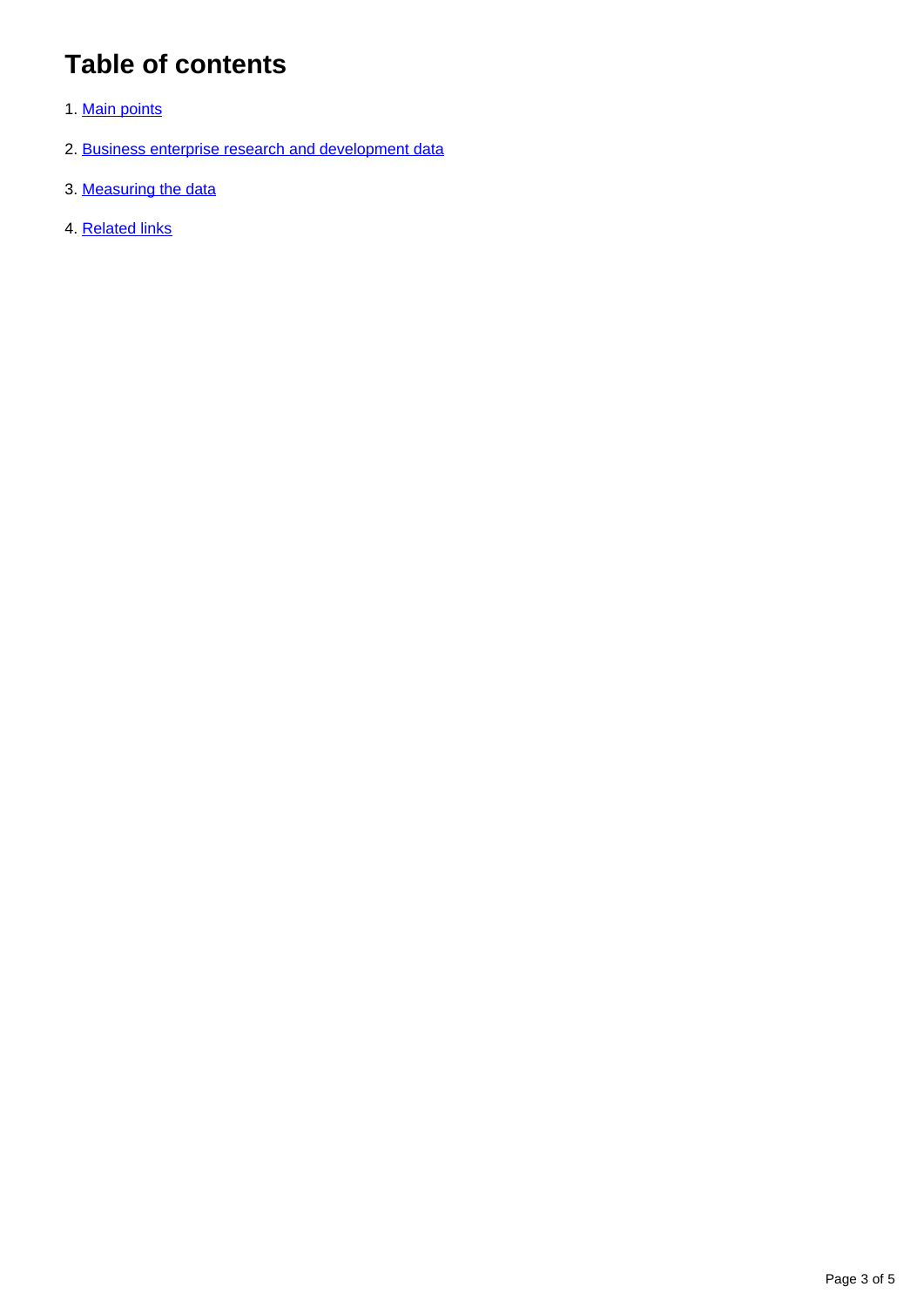# <span id="page-3-0"></span>**1 . Main points**

- Expenditure on research and development (R&D) performed by UK businesses (in current prices) grew by £900 million to £26.9 billion in 2020; the increase of 3.5% was similar to recent year-on-year growth.
- The software development product group had the largest growth in expenditure on R&D in 2020; with an increase of £314 million (18.3%) to £2.0 billion.
- The East of England had the largest growth in the value of regional expenditure, increasing by £425 million (7.8%) to £5.8 billion in 2020.
- In 2020, total UK business employment in R&D grew by 18,000 to 283,000 full-time equivalent positions, an increase of 6.8% since 2019.
- In 2020, 75% of business R&D was funded by businesses' own funds (£20.3 billion) followed by overseas funding at 15% (£3.9 billion); businesses' own funds also had the largest growth in the value of funding of R&D in 2020, which increased by £661 million.
- In 2020, business R&D consisted of civil R&D of 93% (£25.0 billion) and defence R&D of 7% (£2.0 billion); the split between civil and defence has changed over time with civil R&D accounting for 88% and defence R&D accounting for 12% in 2009.

### <span id="page-3-1"></span>**2 . Business enterprise research and development data**

[Business enterprise research and development](https://www.ons.gov.uk/economy/governmentpublicsectorandtaxes/researchanddevelopmentexpenditure/datasets/ukbusinessenterpriseresearchanddevelopment)

Dataset | Released 19 November 2021

Annual research and development (R&D) spending and employment by UK businesses, including data by product category and industry, civil and defence, and regional spread.

[Business enterprise research and development time series](https://www.ons.gov.uk/economy/governmentpublicsectorandtaxes/researchanddevelopmentexpenditure/datasets/businessenterpriseresearchanddevelopmenttimeseriesspreadsheet)

Dataset | Released 19 November 2021 Annual breakdown of R&D spending and employment by UK businesses across different market sectors.

# <span id="page-3-2"></span>**3 . Measuring the data**

The main source of estimates for this publication is the annual business enterprise research and development (BERD) survey. The data are collected by an annual survey of UK businesses that perform research and development (R&D).

In this statistical bulletin, R&D and related concepts follow internationally agreed standards defined by the Organisation for Economic Co-operation and Development (OECD), as published in the [Frascati Manual](https://www.oecd.org/publications/frascati-manual-2015-9789264239012-en.htm) (2015).

R&D is measured by the expenditure on R&D performed by a business, or the funding received by a business for R&D work. These are often but not always the same. Performance is regarded as a more accurate measure than funding received by a business, as not all funds received may be used as intended. This release reports on R&D expenditure in UK businesses irrespective of the country of residence of the ultimate owner or users of the R&D produced.

All figures quoted are in current prices unless otherwise stated.